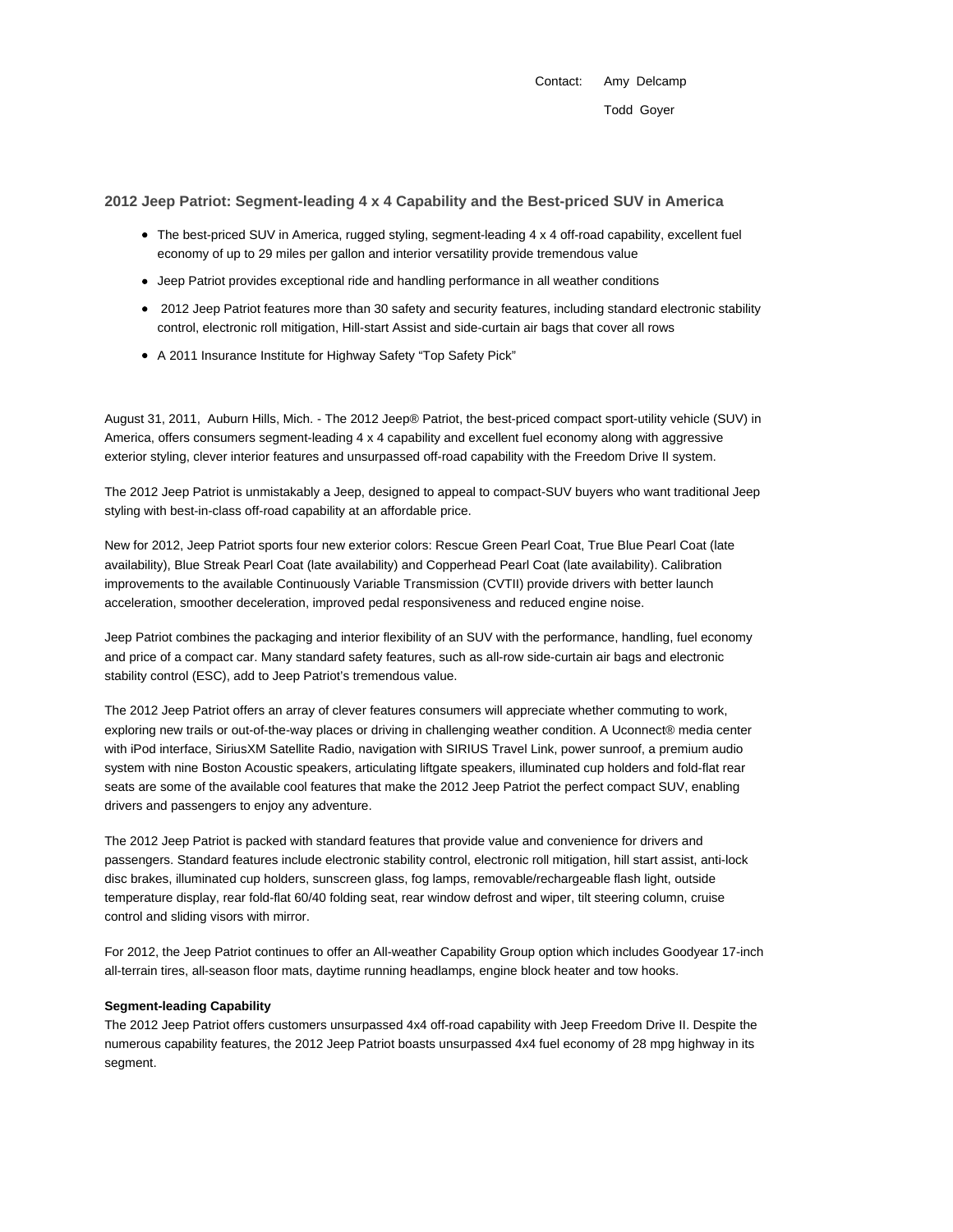Jeep Patriot is available in three drivetrain configurations. In addition to the standard front-wheel-drive system, it also is available with Freedom Drive I and the Freedom Drive II Off-Road Packages.

Jeep Freedom Drive I is an available full-time, active four-wheel-drive system with lock mode designed to give drivers year-round assurance with the ability to handle rough weather and low-traction conditions. This active four-wheeldrive system is recommended for daily use, including slick conditions that come with rain and light snow. Freedom Drive I also features a lockable center coupling, giving drivers the ability to put the Jeep Patriot in four-wheel-drive lock mode to handle deep snow, sand and other low-traction surfaces.

The Jeep Freedom Drive II Off-Road Package is an available four-wheel-drive system that delivers Jeep Trail Rated® capability in Patriot form. The Freedom Drive II Off-Road Package includes a second-generation continuously variable transaxle with low range (CVT2L) that engages when the off-road mode is activated, 19:1 crawl ratio, 17-inch all-terrain tires and aluminum wheels, a full-size spare tire, skid plates, tow hooks, fog lamps and manual seat height adjuster. The available Freedom Drive II Off-Road Package is recommended for moderate off-road situations that include steep grades, occasional wheel lift and rock or log climbing.

The 2012 Jeep Patriot's powertrain is designed to deliver world-class performance in all weather conditions, with exceptional fuel economy and refinement, all at an affordable, value-packed price.

The Jeep Patriot features a standard 2.0-liter World Engine for the 2012 Patriot Sport and Latitude models that provides 158 horsepower (117 kW) and 141 lb.-ft. (191 N•m) of torque coupled with the continuously variable transmission (CVT2), and delivers unsurpassed 23 miles per gallon (mpg) in the city, and 29 mpg on the highway when mated to the five-speed manual transmission.

The proven 2.4-liter World Engine produces 172 horsepower (129 kW) and 165 lb.-ft. (224 N•m) of torque and is available on all models and standard on the Limited. This 2.4-liter World Engine has dual variable-valve timing (VVT) on both intake and exhaust camshafts, which helps optimize the torque curve at all speeds and produces more power, better fuel economy and smoother, quieter operation than engines without dual VVT. Dual VVT is a technology typically not available on vehicles sold in the United States in the Jeep Patriot's price class. The Patriot's 2.4-liter four-cylinder engine paired with a five-speed manual transaxle in front-wheel drive configuration delivers unsurpassed 23 mpg in the city, and 29 mpg on the highway.

The 2012 Jeep Patriot also features a standard five-speed manual transaxle on the entry-level Patriot Sport model and a CVT that is available on the Patriot Sport model and standard on the Latitude and Limited models. The Patriot's CVT2 is a second-generation CVT that Chrysler Group engineers calibrated for pleasing engine response and precise ratio control. CVT2 contributes to a fuel economy improvement of 6–8 percent compared with a traditional four-speed automatic. The 2012 Jeep Patriot CVT2 also improves vehicle performance compared with a traditional automatic transaxle because of optimized gear ratios, especially in the 30–60 mph range during passing maneuvers.

The 2012 Jeep Patriot delivers up to 2,000 lbs. of towing capacity.

## **Jeep Patriot Model Lineup**

The 2012 Jeep Patriot offers three available models: Patriot Sport, Latitude and Limited. All are available with frontwheel drive, the Jeep Freedom Drive I full-time, active 4x4 system or the Freedom Drive II Off-Road Package fulltime, active 4x4 system with low-range capability.

The 2012 Jeep Patriot Sport model is powered by the 2.0-liter I-4 World Gas Engine (producing 158 horsepower (117 kW) and 141 lb.-ft. (191 N•m) of torque) mated to a five-speed manual transmission. Standard features include: electronic stability control, electronic roll mitigation, Hill-start Assist, advanced, multi-stage front and passenger air bags, anti-lock front disc and rear drum brakes, audio jack, fog lamps, illuminated cup holders, removable/rechargeable flashlight, floor mats, outside temperature display, fold-flat 60/40 folding rear seat, rear seat heat ducts, rear window defrost and wiper, front sliding visors with mirror, tilt steering column, cruise control, deep tint glass and roof side rails.

The 2012 Jeep Patriot Latitude model offers the standard features of the Sport model, as well as the following standard features: air conditioning, power windows, power door locks, power heated exterior mirrors, illuminated